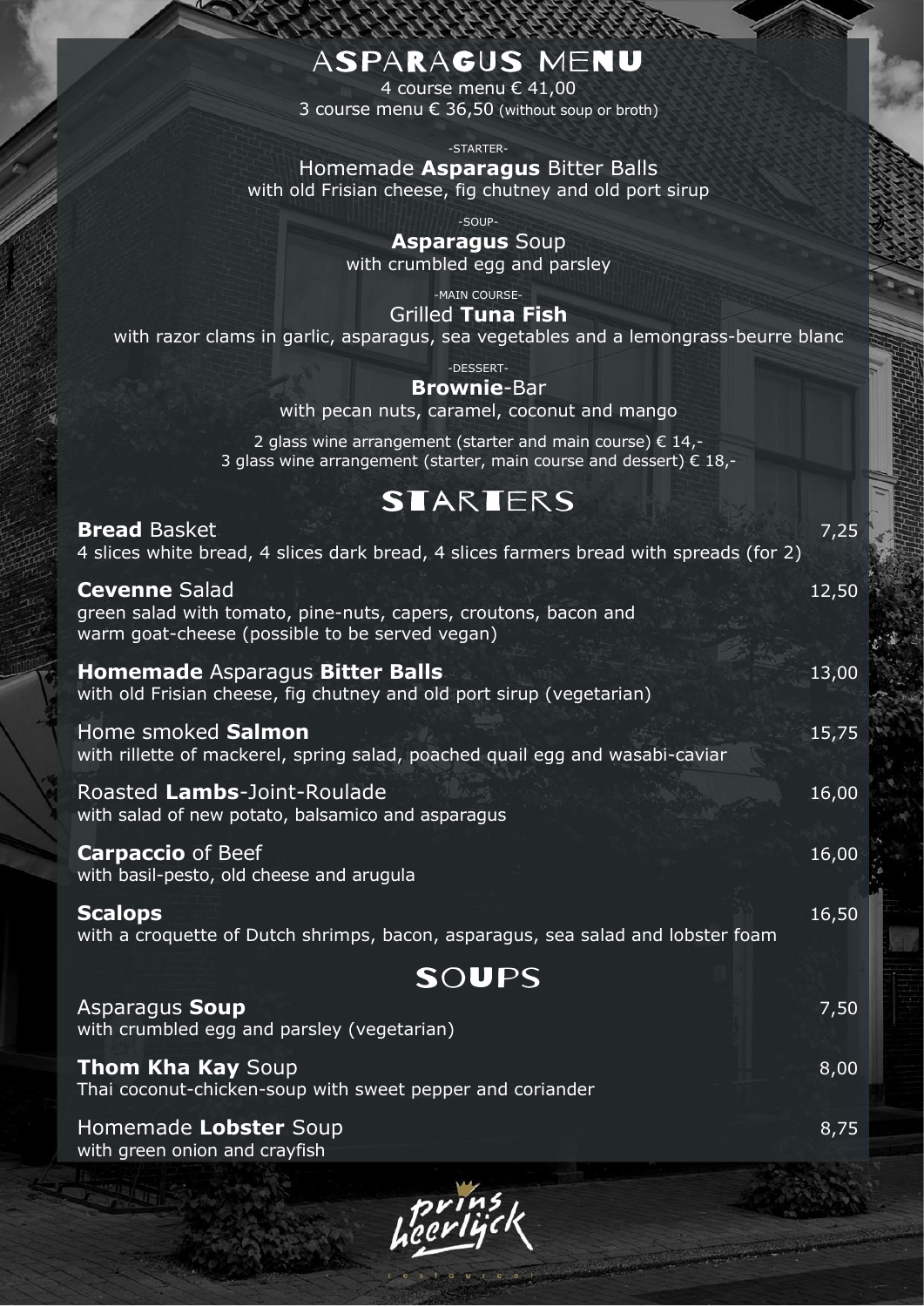### PRINS HEERLIJCK MENU

4 course menu € 46,00 3 course menu € 38,50 (without the second course)

-STARTER-

Home smoked **Salmon**

with rillette of mackerel, spring salad, poached quail egg and wasabi-caviar

-second course-

#### **Scalops**

with a croquette of Dutch shrimps, bacon, asparagus, sea salad and lobster foam

-MAIN COURSE-

Baked **Tournedos** of Beef with pie of potato, French beans in bacon and duck-liver-sauce

-DESSERT-

#### **Blueberry** Cheesecake

with espresso ice cream and cherries

2 glass wine arrangement (starter and main course)  $\epsilon$  14,-3 glass wine arrangement (starter, main course and dessert)  $\epsilon$  18,-

### MAIN COURSES

| Egg Roll's<br>Filled with tofu, leek and vadouvan with lemon-rice and chili-sauce (vegetarian)                                                                      | 23,50 |
|---------------------------------------------------------------------------------------------------------------------------------------------------------------------|-------|
| <b>Quiche</b> of Asparagus and Old Frisian Cheese<br>served with poached egg, legumes and truffle (vegetarian)                                                      | 23,50 |
| <b>Grilled Tuna Fish</b><br>with razor clams in garlic, asparagus, sea vegetables and a lemongrass-beurre blanc                                                     | 24,50 |
| Dutch <b>Asparagus</b><br>• with Aalraucher schincken (ham), new potato, egg and cleared butter or<br>• with home smoked Salmon, new potato, egg and cleared butter | 24,50 |
| Grilled Rib-Eye of <b>Beef</b><br>with beurre café de Paris, Italian spinach, tagliatelle and tomato                                                                | 24,50 |
| 3 Small Sole Fishes<br>baked in butter with remoulade sauce                                                                                                         | 26,25 |
| <b>Lambs Roast</b><br>divers preparations of lamb with asparagus, season vegetables and gravy                                                                       | 27,75 |
| Baked Tournedos of Beef<br>with pie of potato, French beans in bacon and duck-liver-sauce                                                                           | 28,75 |

Our main courses are served with a potato side dish and salad.